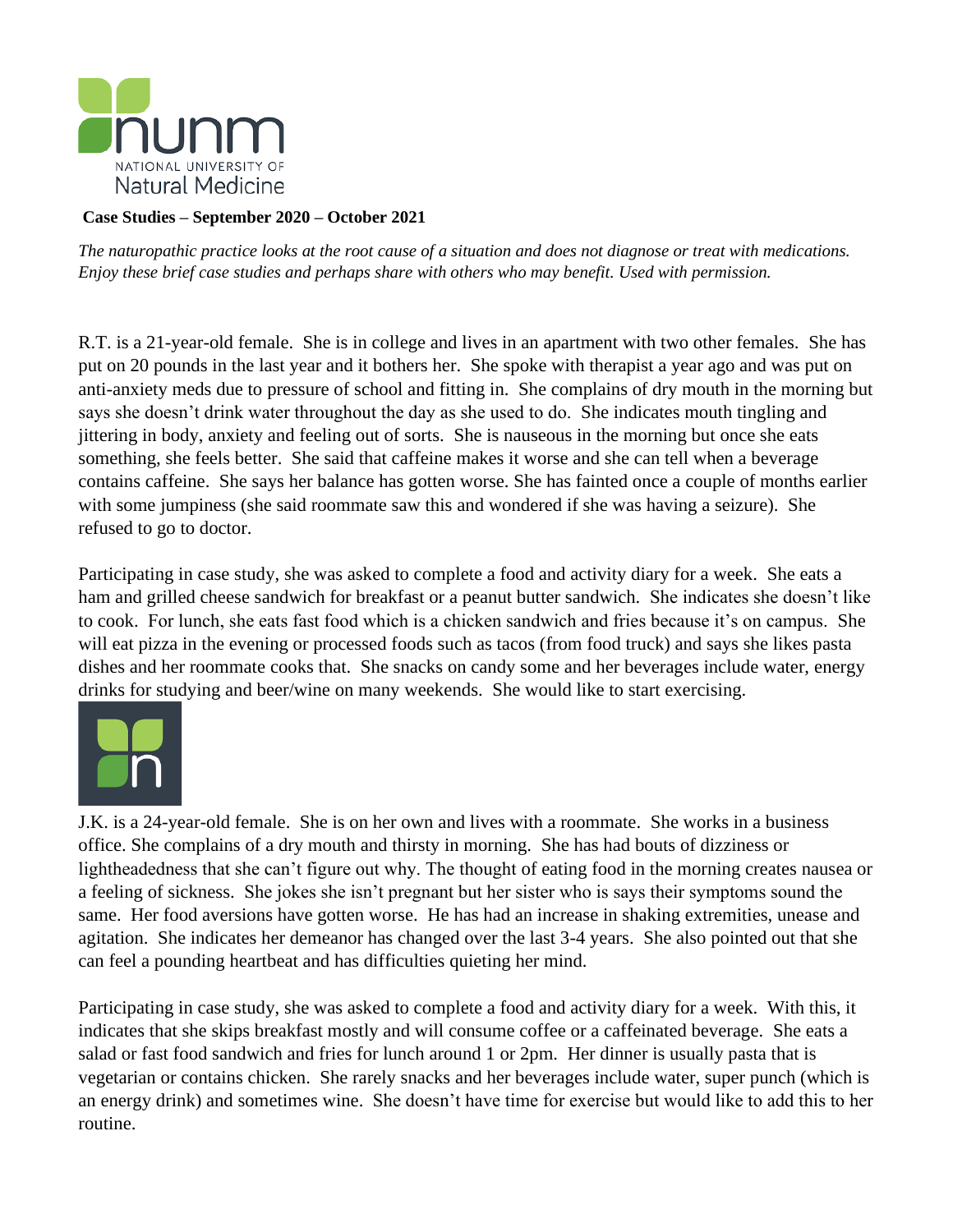

Both young ladies were diagnosed with same condition of hypoglycemia. One was underweight and one overweight. Both are caffeine sensitive and sensitive to glucose containing foods which cause a cortisol (stress hormone) rush throughout body and then a plummet of low blood sugar. The pancreas is having difficulty keeping up.



This test confirmed that R.T. is on the road to a traditional diagnosis of diabetes which could have induced a seizure or coma. Her pancreas is working overtime to keep up with the amount of sugar that she is consuming. The nutrient test revealed an extreme deficit in vitamins and minerals. Although she is eating calories, she is underfed and over-nourished and in a deficit of real nutrients. The naturopath working with her (G.S.), worked with R.T. to determine what she would commit to. R.T. did not want to feel bad any longer and was ready to take charge of her health and not end up like her father. She stopped eating sandwiches in the morning and agreed to consuming a morning smoothie which contained vitamins, minerals and amino acids. She added more protein to her lunch and dinner and stopped snacking. She was also given a liquid and sublingual vitamin/mineral supplement to bypass the stomach and be fully absorbed since often capsules or tablets are only 20% absorbed. She added a green drink to her afternoon when she would often hit a slump and started drinking herbal tea instead of coffee. Her morning nauseous went away. She decreased her alcohol consumption and drank more water when drinking alcohol to dilute it and not get dehydrated. Her hair and nails improved and she lost 14 pounds in two months which she wanted. In six months, her blood work was repeated. Her vitamin and mineral levels increased but still needed to be improved. She couldn't understand how she was in a deficit since she ate a lot but was educated about processed foods being foods that are fake and not recognized by the body. Her insulin sensitivity was on the right path. In a year, her blood work was repeated and her vitamins and minerals were in the optimal range, her glucose and other blood markers were healthy and she was no longer insulin sensitive. She is a changed person and under the direction of a physician, weaned off her anxiety meds and realized she no longer needed them. She is very happy to have participated in the case study and said she wondered how many people are out there with the same condition and don't know it. She is lucky that she addressed this situation when she did before irreversible damage was done.



J.K. has always been slender and the deficit of calories and nutrition have caused malnourishment over the last few years. With the added alcohol that is sugar-based, her morning blood sugar is seriously